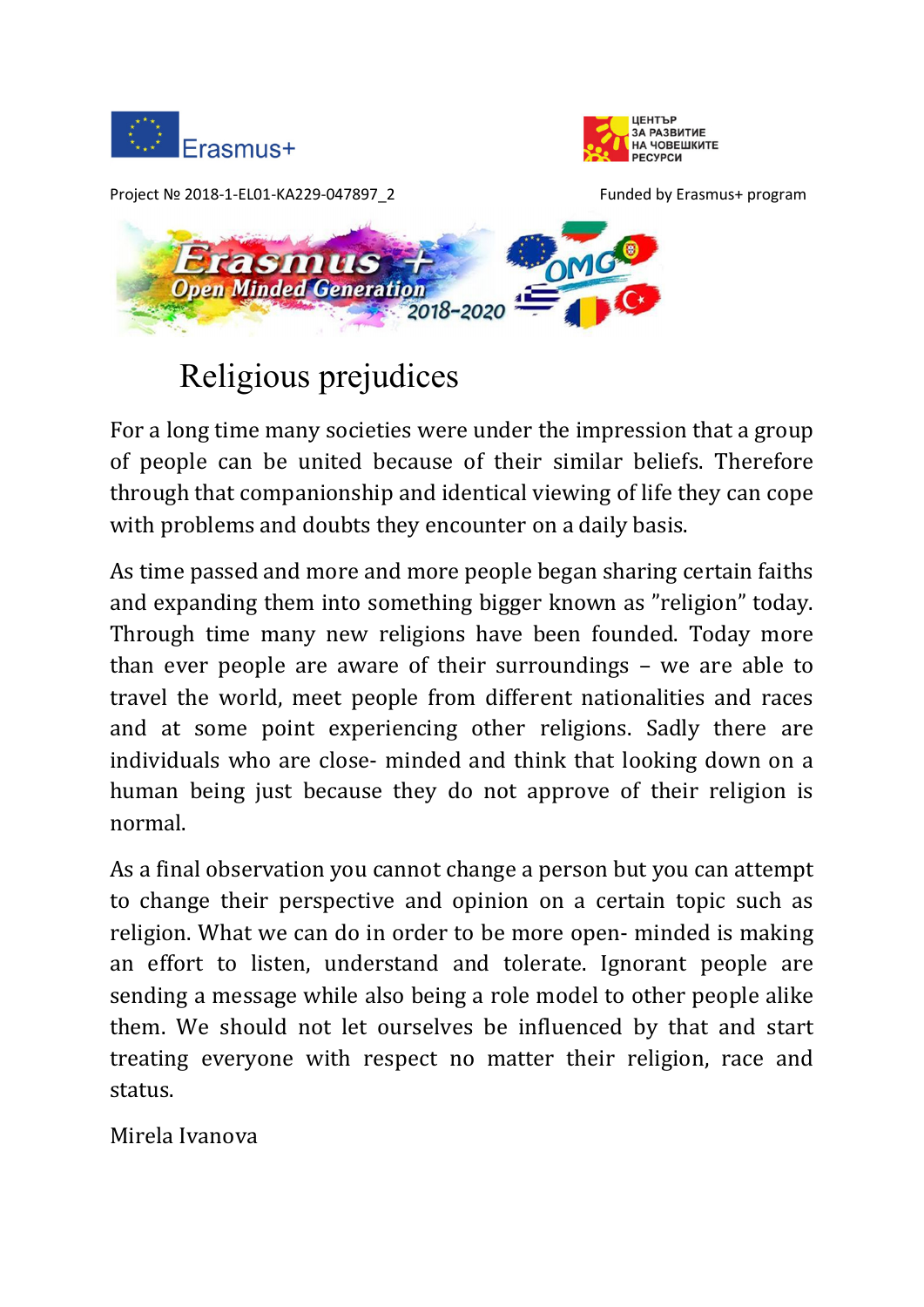





### **Religious prejudices**

Throughout different eras and times our society has never stopped changing. Our ancestors and we have very contrasting lives, beliefs and routines. Nevertheless, a specific thing we have in common is having a religion and believing in a higher power.

Nowadays everybody chooses what to believe in and has the right to stand up for his or her beliefs. However that is how some religious prejudices are formed. People feel entitled to have an opinion and start bashing other religions. Naturally every religion teaches different beliefs, morals and values. With that being said this does not give people the right to discriminate against others based on their religion or lack thereof.

Furthermore people suffer everyday from religious intolerance. For instance employees or applicants for employment being treated poorly because of their religious beliefs or people being harassed because of something they wear that is related to their religion.

All in all I believe that people should not judge others solely on their religion. Everybody should be accepted and given the freedom to believe in whatever they want, without having a fear of being judged by others

Maria Krumova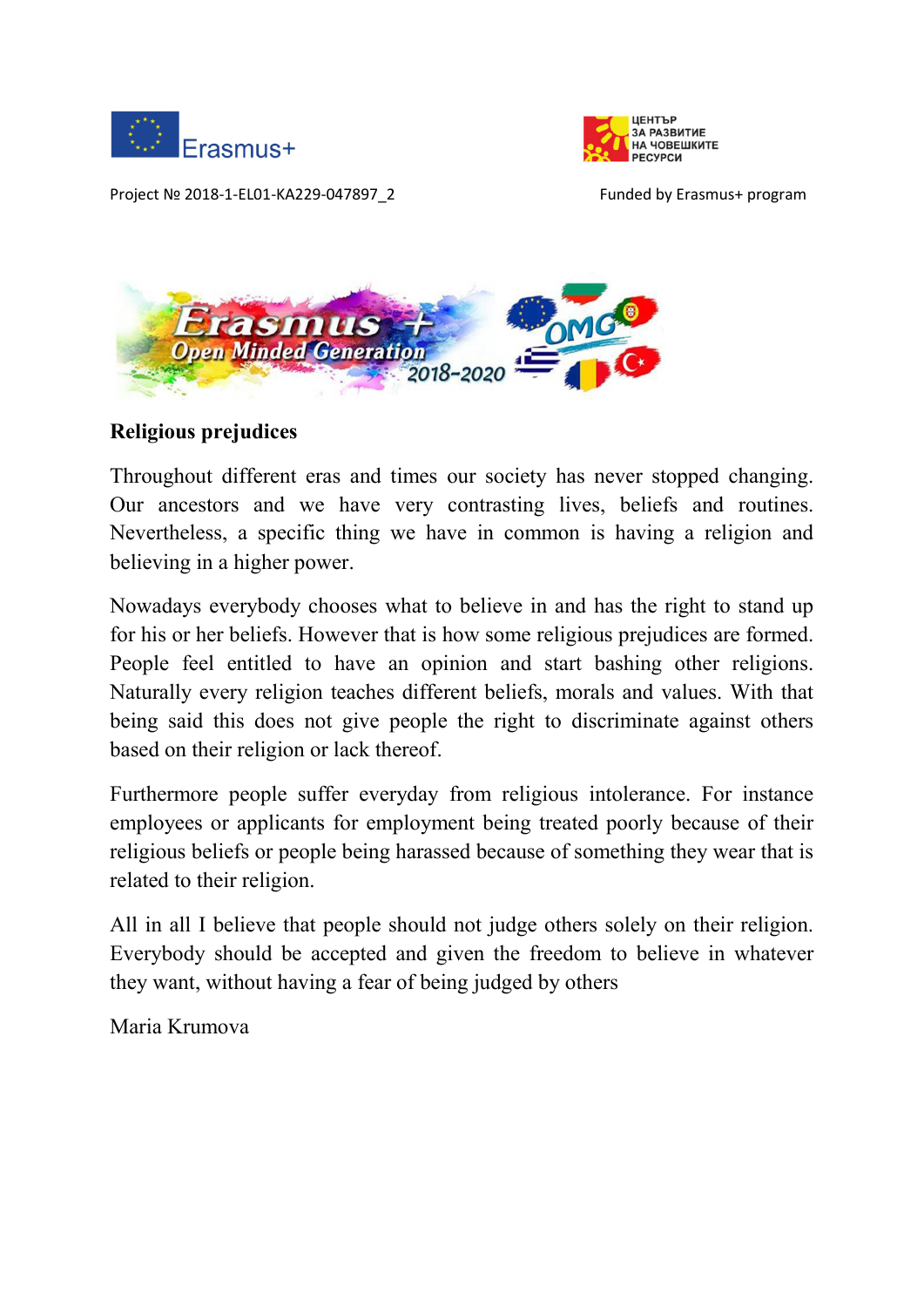





### **Religious prejudices**

A problem that has been around for quite some time is that people do not accept others' religion and beliefs.

This is not a newfound issue and sadly it is gradually getting worse. Even in the 21st century there are people that have problem with looking down on others and disregarding their ideas solely based on their religion. This way of thinking is extremely outdated and many open minded people find it hard to fathom how there can be such ignorant individuals.

Furthermore, this behaviour can be harmful in more than one way. Not only does it effectively silence the minorities but it also succeeds in making them feel worthless and unwanted.

In conclusion, people with these kinds of prejudices only want attention and praise so we should not let their ignorant way of thinking influence our society for the worse.

Natali Toteva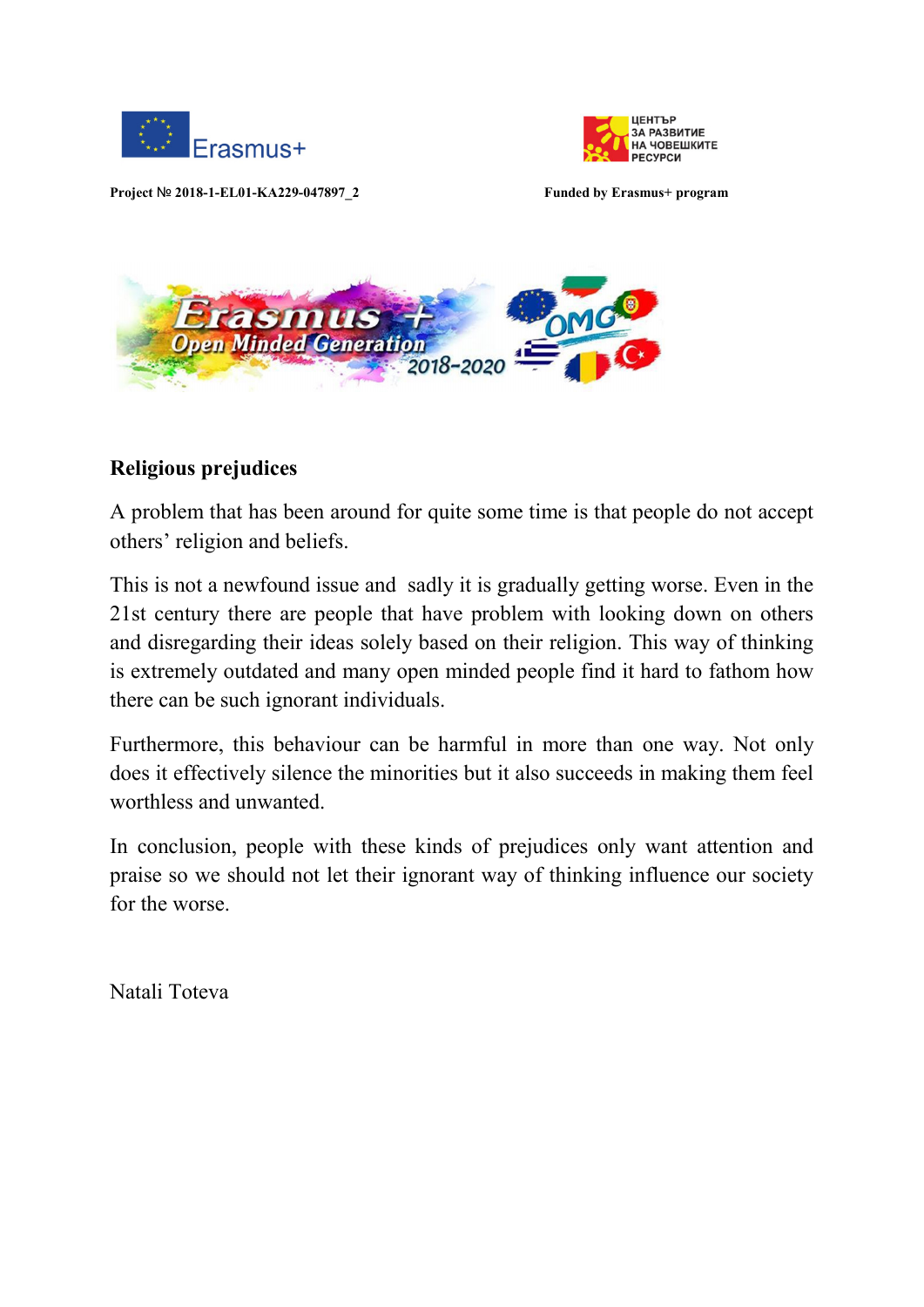





## **Religious prejudices**

In our world there are different cultures,religions,societies and people have many contrasting points of view about everything.These things depend on our country,city or encirclement.Moreover everyone is judged about how they look like or what they believe in, but why is that so important? Religion in cultures is important,because it teaches people moral values,spirituality and shows them a guided path of life.In fact it creates a lot of conflicts between countries and sometimes it causes wars. This conflict leads to secularism,intolerance,racism and discrimination,towards other religions and cultures.

Actually religious prejudice is focused on the racial and ethnical communities.Every country has their own laws,however some of them believe they are the only ones and want to rule the world just with their religious beliefs. In spite of that in my country every person is allowed to follow his own religion.We are very open and tolerate all religions.For instance in the centre of our beautiful capital Sofia we have a Christian orthodox church, a Christian Catholic church,an Armenian church and a Mosque.We support the "different" that's why we have less racial problems and conflicts.

To my way of thinking every person should accept others' beliefs and should not judge them based on who they are or what religion they have.We should be more open-minded towards all the things around us.

Ivanina Kyuprijska